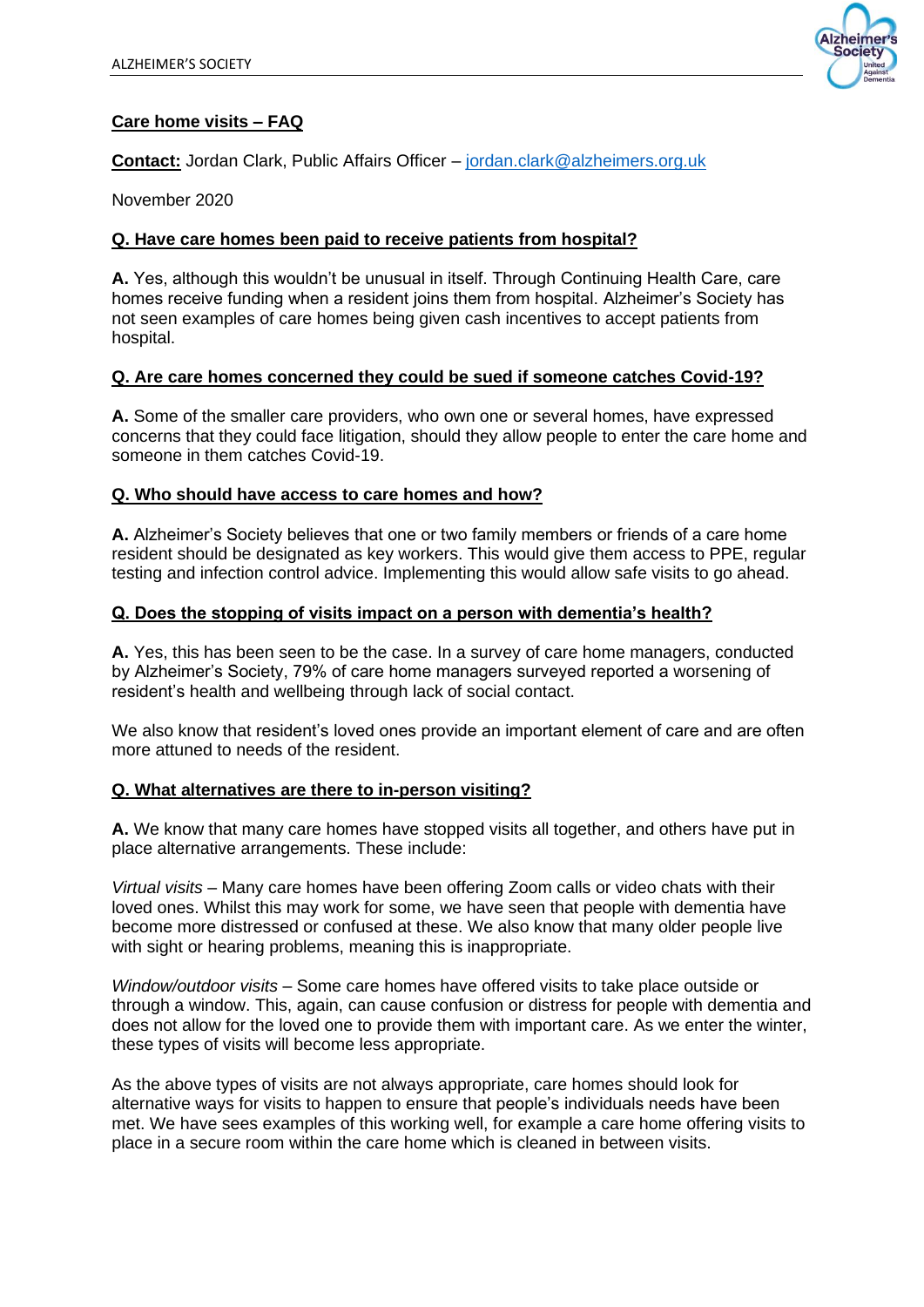

## **Q. What if a care home feels they can safely allow visits but local officials have stopped them?**

**A.** Alzheimer's Society believes that all local authorities should introduce an appeals process, as implemented by Hertfordshire County Council. This appeal process would allow individual care homes, that has been deemed unable to provide visits by the local Director of Public Health, but a feel they have assessed the risk as being manageable to lodge an appeal.

# **Q. How would this work for private care homes?**

**A.** Directors of Public Health still hold an authority to ensure public health rules are followed in private care homes. Therefore private care homes, which make up the majority of care homes in England, would still be under the of the Director of Public Health and still able to lodge an appeal.

## **Q. Where can I signpost people with dementia to for support?**

**A.** Alzheimer's Society runs a dedicated phone line to support people with dementia and their families. *Dementia Connect* is staffed by trained Dementia Support Workers who are able to provide to support to people affected by dementia.

If any of your constituents who have dementia, or have a loved one with dementia, and are need of support they can contact our **Dementia Connect** phone line on **0333 150 3456** or visit [https://www.alzheimers.org.uk/dementiaconnect.](https://www.alzheimers.org.uk/dementiaconnect)

Welsh speakers can contact us on **03300 947 400.**

### **Q. What information is known about the government's planned pilot scheme to allow visitors to access care homes as 'key workers'?**

**A.** The government has committed to implement a pilot scheme which will allow visitors to access care homes as 'key workers' – giving them access to testing, so that visits can happen safely. The Minister for Care had previously announced the Health Social Care Select Committee that this pilot would be launched in early November.

We expect the pilot scheme to take place in three local authority areas (probably in the South West). We understand the start of the pilot has now slipped to the middle of November.

### **Q. What conversations have you been having with the Scottish Government?**

**A.** As Alzheimer's Society operates in England, Wales and Northern Ireland only, and so we have not had conversations with the Scottish Government on this issue. We are however, always looking to examples in Scotland for opportunities to share best practice. We know that recently-published Scottish guidance encourages providers to be "generous" with regard to visits.

# **Q. Do those in domiciliary care receive less access to testing?**

**A.** This is not something we have seen examples of; however we do know that the infection rate has been lower amongst recipients and carers in domiciliary care. We would welcome you sharing any examples of this you receive.

# **Q. Do Care Home Managers decide who can visit and for how long?**